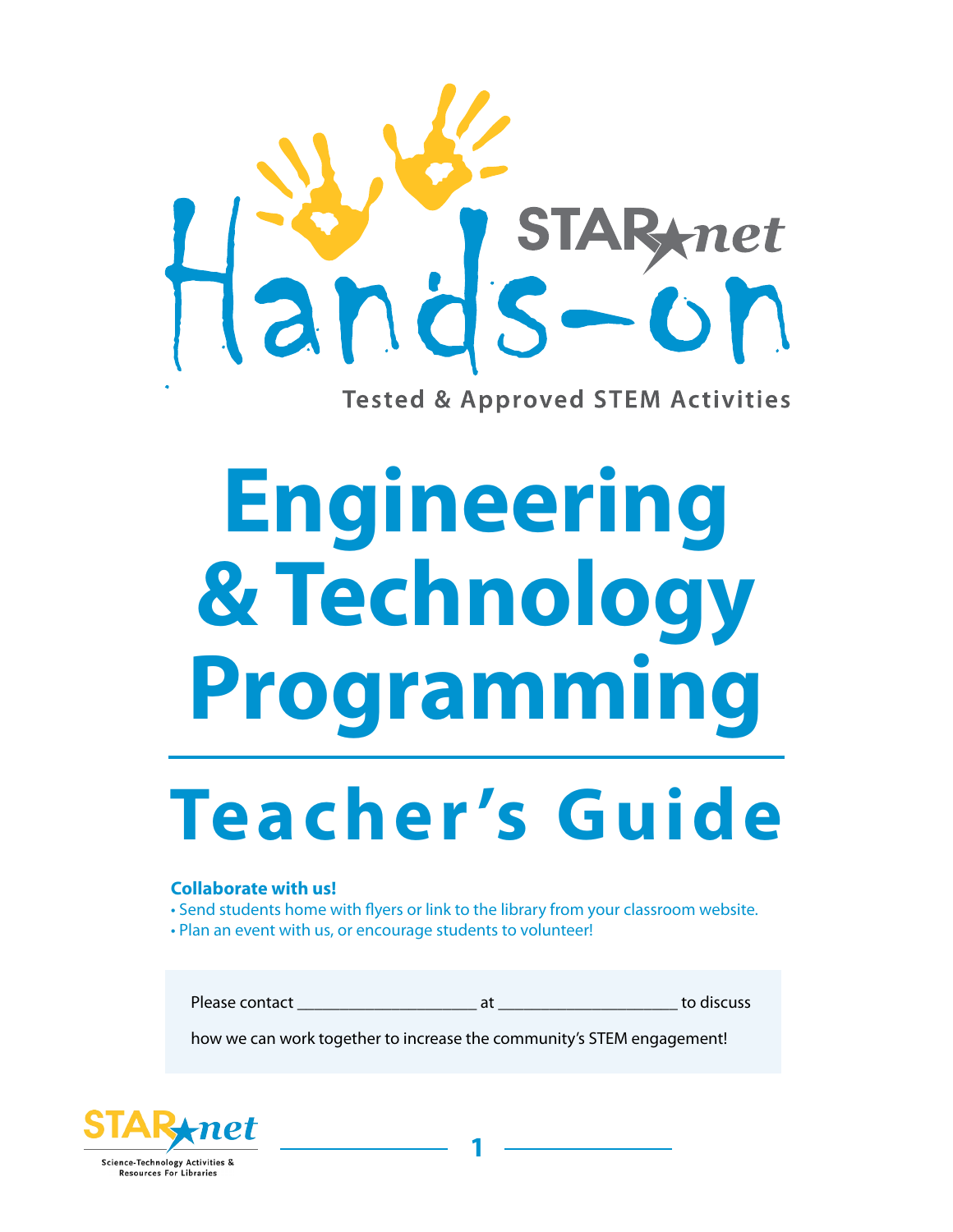### **Classroom Connections**

There are a variety of websites with engineering and technology activities for different grade levels:

• **Design Squad**

This PBS site has lessons, resources, and teachers guides to engage students in hands-on engineering. <http://pbskids.org/designsquad/parentseducators/>

- **Engineering is Elementary** This site includes free curriculum for grades 3-5 (Engineering Adventures) and middle school (Engineering Everywhere) in out of school time. <http://www.eie.org>
- **NASA Beginning Engineering, Science and Technology (BEST)** These activity guides help teach students the engineering design process. <http://www.nasa.gov/audience/foreducators/best/>
- **TryEngineering** This site features a variety of lesson plans allowing teachers to apply engineering principles in the classroom. <www.tryengineering.org>
- **eGFI: Dream up the Future** Tools include engineering lesson plans, class activities, outreach programs, and more. <http://teachers.egfi-k12.org/>

#### **Younger elementary students (K-2)**

These students are introduced to engineering problems as situations that people want to change:

- Students can define engineering problems, such as designing boats that can float, lights that can turn on, and instruments that can make music.
- Students can compare solutions, such as lamps with on/off switches and lamps that turn on or off when touched, and test and evaluate them.
- Students can convey solutions through representations, such as a drawing or a physical model.

#### **Older elementary students (grades 3-5)**

These students are more formally problem-solving as part of engineering design:

- Students can specify the criteria and constraints that a possible solution to a simple problem must meet, such as limiting materials for designing the tallest model tower to straws, tape, and scissors.
- Students can improve solutions based on simple tests, such as building a model of a pinwheel then testing it and determining ways to make it move more easily.
- Students can explore multiple solutions to a problem, such as testing different types of paper airplanes for how far they fly.

#### **Middle school students (grades 6-8)**

These students can focus on the engineering solutions within the larger context of the problem:

- Students can consider limitations to possible solutions, such as expense, the location it must be built, and whether the solution is acceptable to the local people.
- Students can systematically test and refine a solution, such as developing strategies for measuring how effective a solar cell is: how long it holds its charge compared to how long it takes to charge and how bright it can make a light bulb glow.
- Students can combine parts of different solutions to create new solutions, such as combining multiple strategies to filter dirty water.

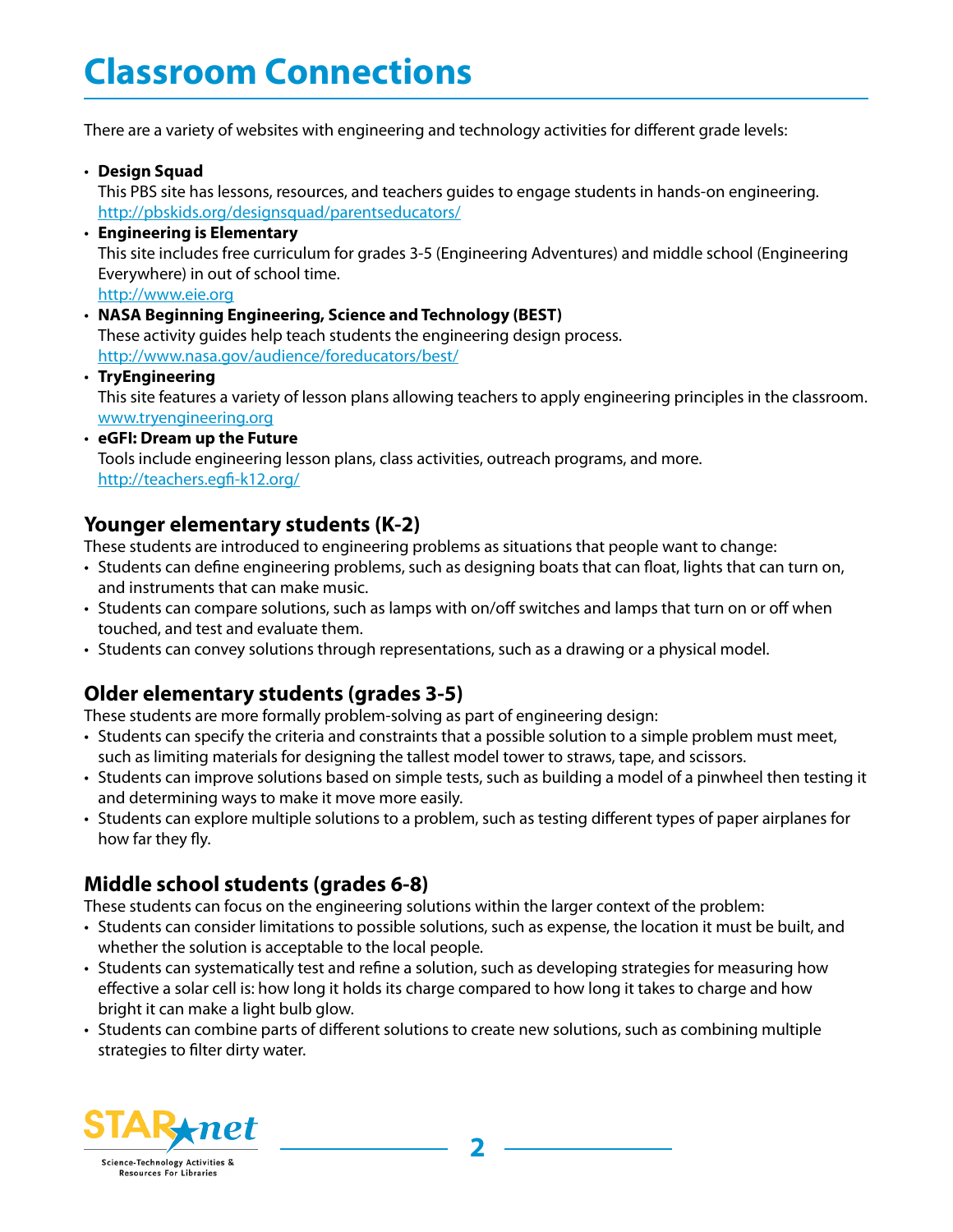## **Connections to Science Standards**

The concepts and activities within STAR\_Net engineering and technology exhibits and library programming resources connect to a variety of the Next Generation Science Standards.

#### **Disciplinary Core Ideas**

- ETS1.A: Defining and Delimiting Engineering Problems
- ETS1.B: Developing Possible Solutions
- ETS1.C: Optimizing the Design Solution

#### **Science and Engineering Practices**

- Defining problems
- Developing and using models
- Planning and carrying out investigations
- Analyzing and interpreting data
- Using mathematics and computational thinking
- Designing solutions for engineering
- Engaging in Argument from Evidence to determine best solution to a problem
- Obtaining, evaluating, and communicating information

#### **Crosscutting Concepts**

**Cause and effect: Mechanism and explanation.** Events have causes, sometimes simple, sometimes multifaceted. A major activity of science is investigating and explaining causal relationships and the mechanisms by which they are mediated. Such mechanisms can then be tested across given contexts and used to predict and explain events in new contexts.

**Scale, proportion, and quantity.** In considering phenomena, it is critical to recognize what is relevant at different measures of size, time, and energy and to recognize how changes in scale, proportion, or quantity affect a system's structure or performance.

**Systems and system models.** Defining the system under study—specifying its boundaries and making explicit a model of that system—provides tools for understanding and testing ideas that are applicable throughout science and engineering.

**Energy and matter: Flows, cycles, and conservation.** Tracking fluxes of energy and matter into, out of, and within systems helps one understand the systems' possibilities and limitations.

**Structure and function.** The way in which an object or living thing is shaped and its substructure determine many of its properties and functions.



Credit: Engineers without Borders



Credit: WaterAid, Juthika Howlader



Credit: NASA



Credit: National Guard